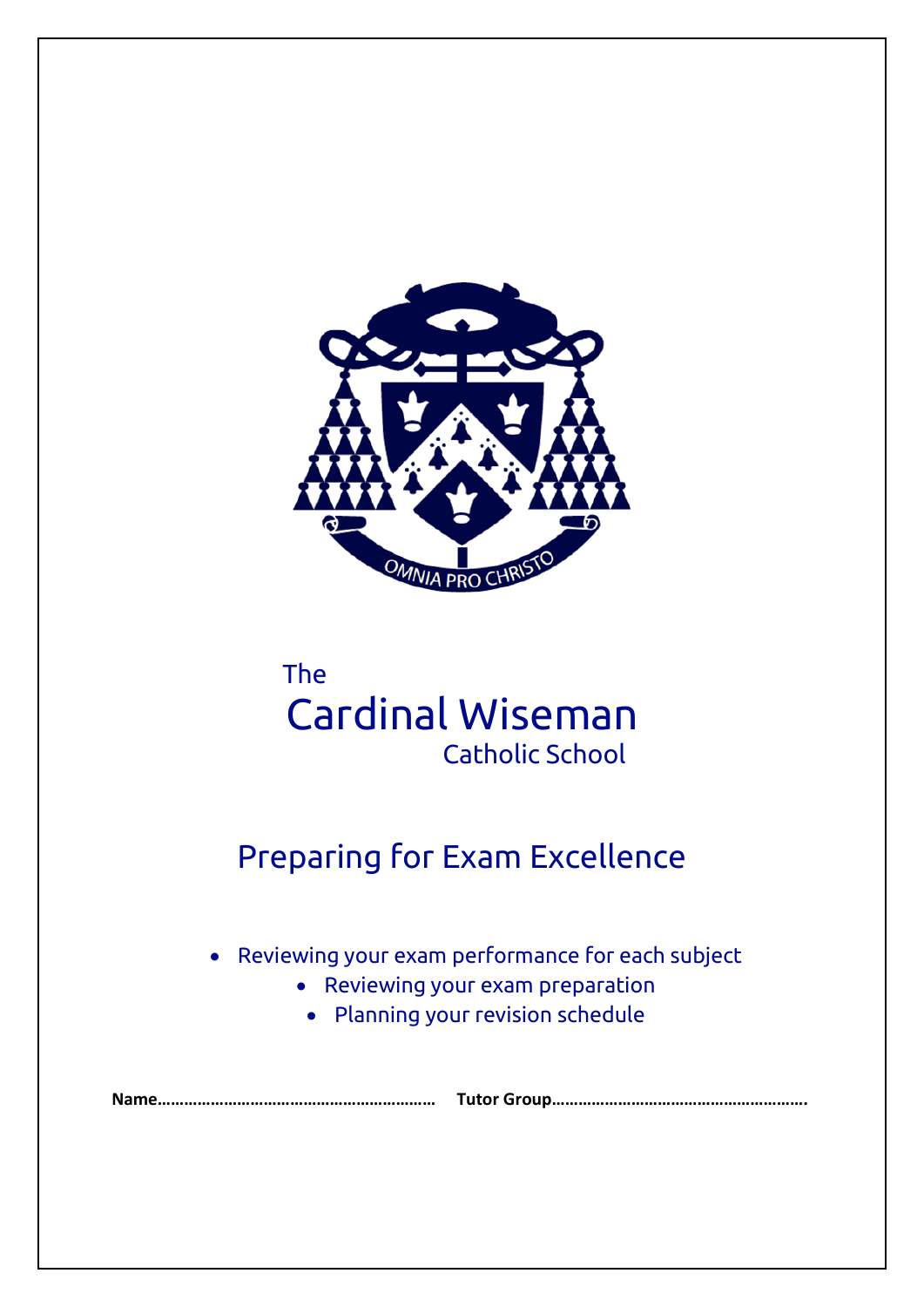# *Reviewing your exam papers, grades and marks for each subject*

In order to move forward and make improvements, you must be able to learn from the December exams and identify what worked well as well as where you made mistakes, the gaps in your knowledge and the skills you need to develop.

Identify the subjects in which you wish to improve your exam performance and see if you can complete the tables for each one.

| Identify which topics or questions you lost marks<br>in and explain why:                                                                                                                      | What can you do to improve this?:                                                                                         |  |
|-----------------------------------------------------------------------------------------------------------------------------------------------------------------------------------------------|---------------------------------------------------------------------------------------------------------------------------|--|
| <b>History Example:</b><br>The source question on question 2 of the Cold<br>War - I only used the source to answer the<br>question and didn't use my own knowledge<br>to develop the question | Practise writing about the author, the dates, the<br>context and the provenance instead of just<br>describing the content |  |
| Identify which topics or questions you did well in and explain why:                                                                                                                           |                                                                                                                           |  |
|                                                                                                                                                                                               |                                                                                                                           |  |

# **Some strategies to help you improve your Exam Performance:**

# *Use Practice papers to develop your knowledge and skills:*

- Practise the skills you've not yet mastered such as structuring extended answers or understanding questions
- Answer questions whilst referring to your notes
- Refer to model answers
- Answer questions under timed conditions
- Complete sections at first, not the whole paper
- Get the paper marked and address the mistakes
- Re-do questions where marks are lost
- Go through the papers and highlight errors
- Identify your weaker topics to fill in the gaps in knowledge
- Ensure you always use the correct subject specific language and key terms
- Identify your strengths in your stronger topics and transfer these skills
- Keep all your assessments to show where you are improving

## *Take note of your teacher's advice:*

- You must see your teacher if you are not sure why you lost marks for a question
- Ask for specific feedback on what you can improve on
- React to your teacher's written feedback and targets
- Ask for example model answers
- Ask for work to be re-marked once you have made changes
- Ensure you are absolutely clear on the structure expected for each style of question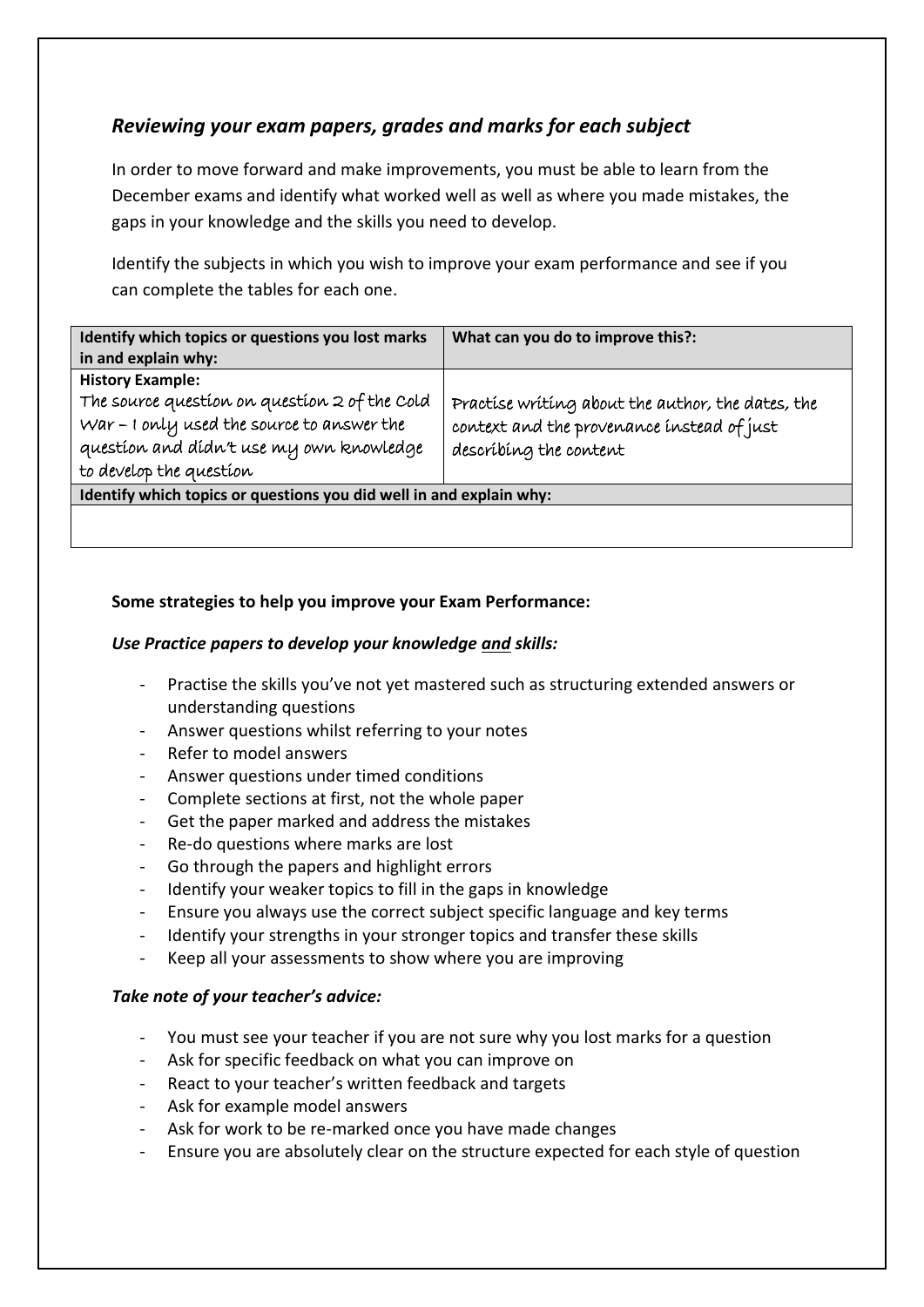# *FOLLOWING YOUR REVIEW OF THE DECEMBER EXAM PAPERS, IDENTIFY YOUR STRENGTHS AND AREAS FOR DEVELOPMENT FOR EACH SUBJECT*

## **ENGLISH LANGUAGE**

| Identify which topics or questions you lost marks<br>in and explain why: | What can you do to improve this?: |
|--------------------------------------------------------------------------|-----------------------------------|
|                                                                          |                                   |
|                                                                          |                                   |
|                                                                          |                                   |
|                                                                          |                                   |
|                                                                          |                                   |
|                                                                          |                                   |
| Identify which topics or questions you did well in and explain why:      |                                   |
|                                                                          |                                   |
|                                                                          |                                   |
|                                                                          |                                   |
|                                                                          |                                   |
| <b>ENGLISH LITERATURE</b>                                                |                                   |

| Identify which topics or questions you lost marks<br>in and explain why: | What can you do to improve this?: |
|--------------------------------------------------------------------------|-----------------------------------|
|                                                                          |                                   |
|                                                                          |                                   |
|                                                                          |                                   |
|                                                                          |                                   |
|                                                                          |                                   |
|                                                                          |                                   |
|                                                                          |                                   |
| Identify which topics or questions you did well in and explain why:      |                                   |
|                                                                          |                                   |
|                                                                          |                                   |
|                                                                          |                                   |
|                                                                          |                                   |
|                                                                          |                                   |
|                                                                          |                                   |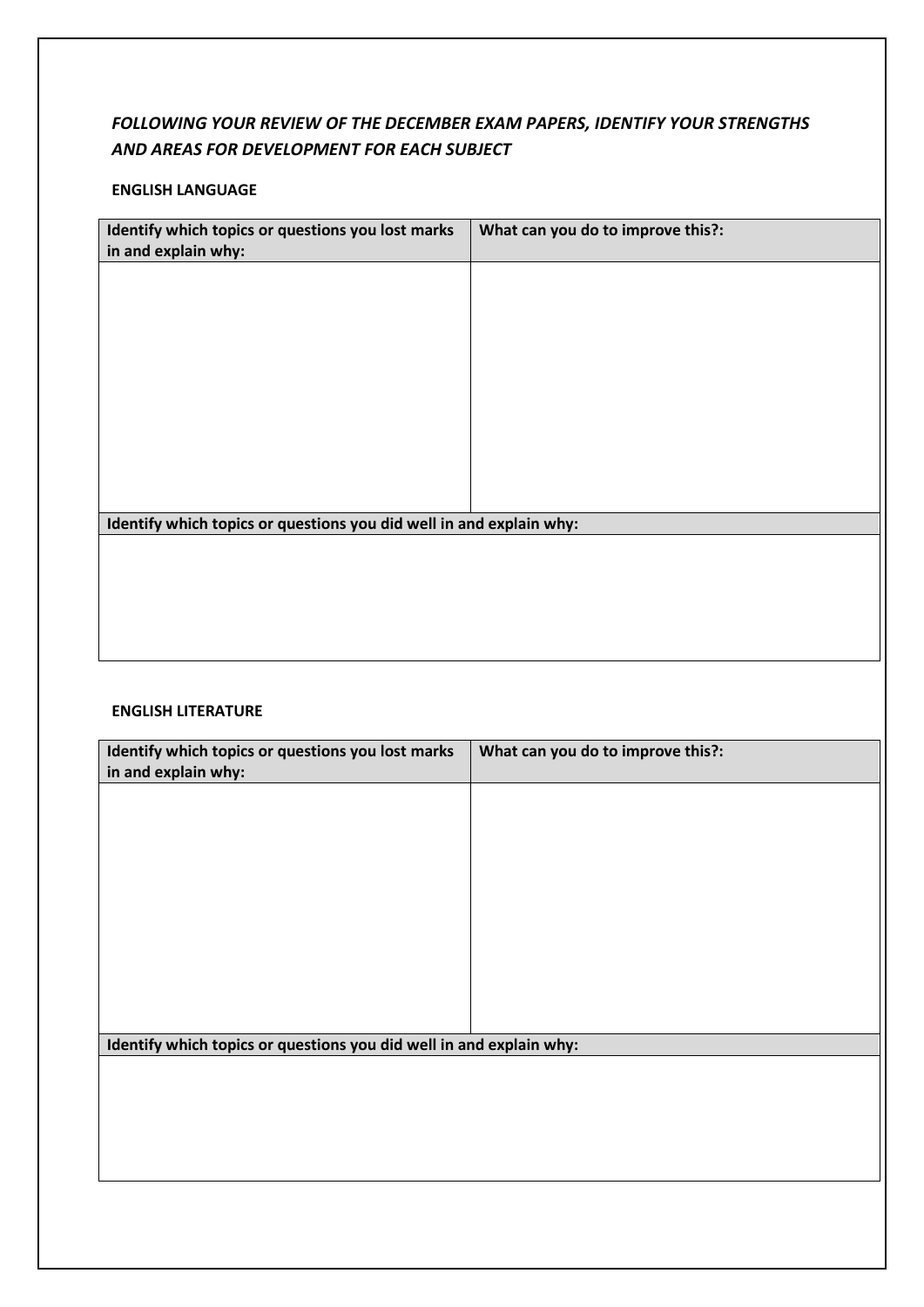### **MATHS**

| Identify which topics or questions you lost marks                   | What can you do to improve this?: |
|---------------------------------------------------------------------|-----------------------------------|
| in and explain why:                                                 |                                   |
|                                                                     |                                   |
|                                                                     |                                   |
|                                                                     |                                   |
|                                                                     |                                   |
|                                                                     |                                   |
|                                                                     |                                   |
|                                                                     |                                   |
|                                                                     |                                   |
|                                                                     |                                   |
|                                                                     |                                   |
|                                                                     |                                   |
|                                                                     |                                   |
|                                                                     |                                   |
|                                                                     |                                   |
|                                                                     |                                   |
| Identify which topics or questions you did well in and explain why: |                                   |
|                                                                     |                                   |
|                                                                     |                                   |
|                                                                     |                                   |
|                                                                     |                                   |
|                                                                     |                                   |
|                                                                     |                                   |
|                                                                     |                                   |

## **BIOLOGY**

| Identify which topics or questions you lost marks<br>in and explain why: | What can you do to improve this?: |
|--------------------------------------------------------------------------|-----------------------------------|
|                                                                          |                                   |
|                                                                          |                                   |
|                                                                          |                                   |
|                                                                          |                                   |
|                                                                          |                                   |
|                                                                          |                                   |
|                                                                          |                                   |
| Identify which topics or questions you did well in and explain why:      |                                   |
|                                                                          |                                   |
|                                                                          |                                   |
|                                                                          |                                   |
|                                                                          |                                   |
|                                                                          |                                   |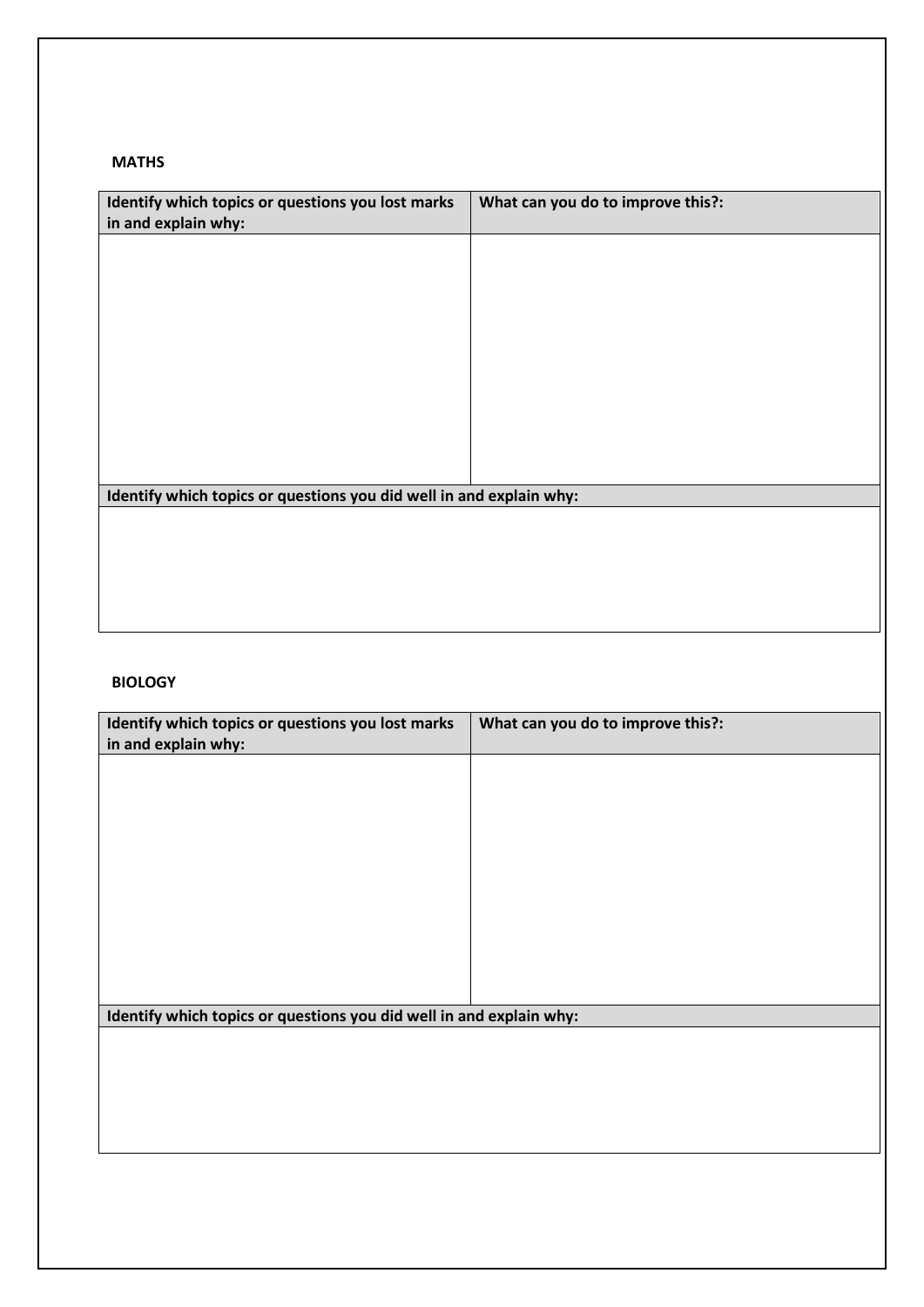#### **CHEMISTRY**

| Identify which topics or questions you lost marks                   | What can you do to improve this?: |
|---------------------------------------------------------------------|-----------------------------------|
| in and explain why:                                                 |                                   |
|                                                                     |                                   |
|                                                                     |                                   |
|                                                                     |                                   |
|                                                                     |                                   |
|                                                                     |                                   |
|                                                                     |                                   |
|                                                                     |                                   |
|                                                                     |                                   |
|                                                                     |                                   |
|                                                                     |                                   |
|                                                                     |                                   |
|                                                                     |                                   |
|                                                                     |                                   |
| Identify which topics or questions you did well in and explain why: |                                   |
|                                                                     |                                   |
|                                                                     |                                   |
|                                                                     |                                   |
|                                                                     |                                   |
|                                                                     |                                   |
|                                                                     |                                   |

# **PHYSICS**

| Identify which topics or questions you lost marks<br>in and explain why: | What can you do to improve this?: |
|--------------------------------------------------------------------------|-----------------------------------|
|                                                                          |                                   |
|                                                                          |                                   |
|                                                                          |                                   |
|                                                                          |                                   |
|                                                                          |                                   |
|                                                                          |                                   |
| Identify which topics or questions you did well in and explain why:      |                                   |
|                                                                          |                                   |
|                                                                          |                                   |
|                                                                          |                                   |
|                                                                          |                                   |
|                                                                          |                                   |
|                                                                          |                                   |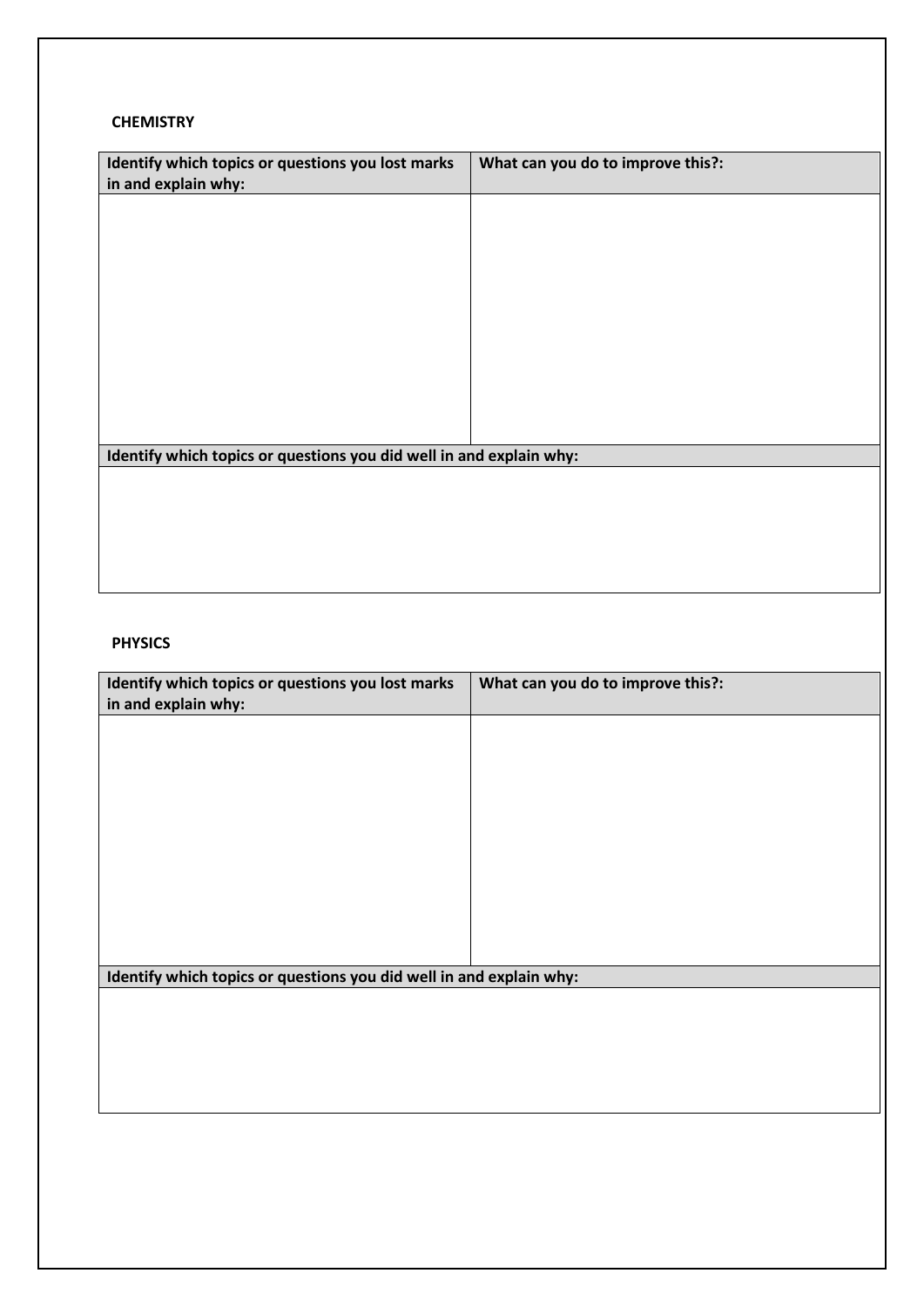**RE**

| .                                                                        |                                   |
|--------------------------------------------------------------------------|-----------------------------------|
| Identify which topics or questions you lost marks<br>in and explain why: | What can you do to improve this?: |
|                                                                          |                                   |
|                                                                          |                                   |
|                                                                          |                                   |
|                                                                          |                                   |
|                                                                          |                                   |
|                                                                          |                                   |
|                                                                          |                                   |
| Identify which topics or questions you did well in and explain why:      |                                   |
|                                                                          |                                   |
|                                                                          |                                   |
|                                                                          |                                   |
|                                                                          |                                   |

## **LANGUAGES /IT CNAT/Sports Btec**

| Identify which topics or questions you lost marks<br>in and explain why: | What can you do to improve this?: |
|--------------------------------------------------------------------------|-----------------------------------|
|                                                                          |                                   |
|                                                                          |                                   |
|                                                                          |                                   |
|                                                                          |                                   |
|                                                                          |                                   |
|                                                                          |                                   |
| Identify which topics or questions you did well in and explain why:      |                                   |
|                                                                          |                                   |
|                                                                          |                                   |
|                                                                          |                                   |
|                                                                          |                                   |
|                                                                          |                                   |
|                                                                          |                                   |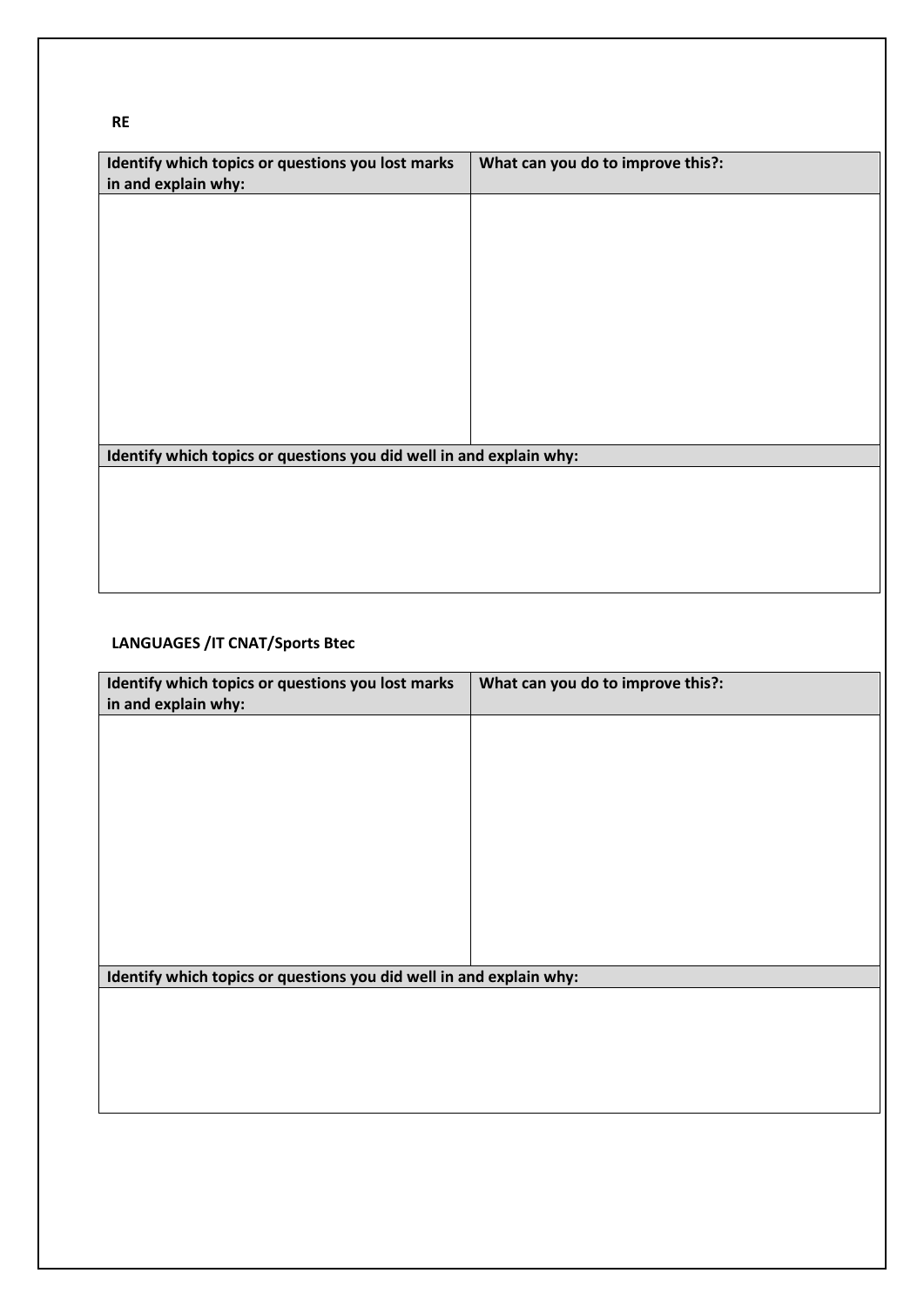**OPTION SUBJECT…………………………………………….**

| Identify which topics or questions you lost marks                   | What can you do to improve this?: |
|---------------------------------------------------------------------|-----------------------------------|
| in and explain why:                                                 |                                   |
|                                                                     |                                   |
|                                                                     |                                   |
|                                                                     |                                   |
|                                                                     |                                   |
|                                                                     |                                   |
|                                                                     |                                   |
|                                                                     |                                   |
|                                                                     |                                   |
|                                                                     |                                   |
|                                                                     |                                   |
|                                                                     |                                   |
|                                                                     |                                   |
|                                                                     |                                   |
|                                                                     |                                   |
|                                                                     |                                   |
|                                                                     |                                   |
|                                                                     |                                   |
|                                                                     |                                   |
| Identify which topics or questions you did well in and explain why: |                                   |
|                                                                     |                                   |
|                                                                     |                                   |
|                                                                     |                                   |
|                                                                     |                                   |
|                                                                     |                                   |
|                                                                     |                                   |
|                                                                     |                                   |
|                                                                     |                                   |
|                                                                     |                                   |

**OPTION SUBJECT…………………………………………**

| Identify which topics or questions you lost marks                   | What can you do to improve this?: |
|---------------------------------------------------------------------|-----------------------------------|
| in and explain why:                                                 |                                   |
|                                                                     |                                   |
|                                                                     |                                   |
|                                                                     |                                   |
|                                                                     |                                   |
|                                                                     |                                   |
|                                                                     |                                   |
|                                                                     |                                   |
|                                                                     |                                   |
| Identify which topics or questions you did well in and explain why: |                                   |
|                                                                     |                                   |
|                                                                     |                                   |
|                                                                     |                                   |
|                                                                     |                                   |
|                                                                     |                                   |
|                                                                     |                                   |
|                                                                     |                                   |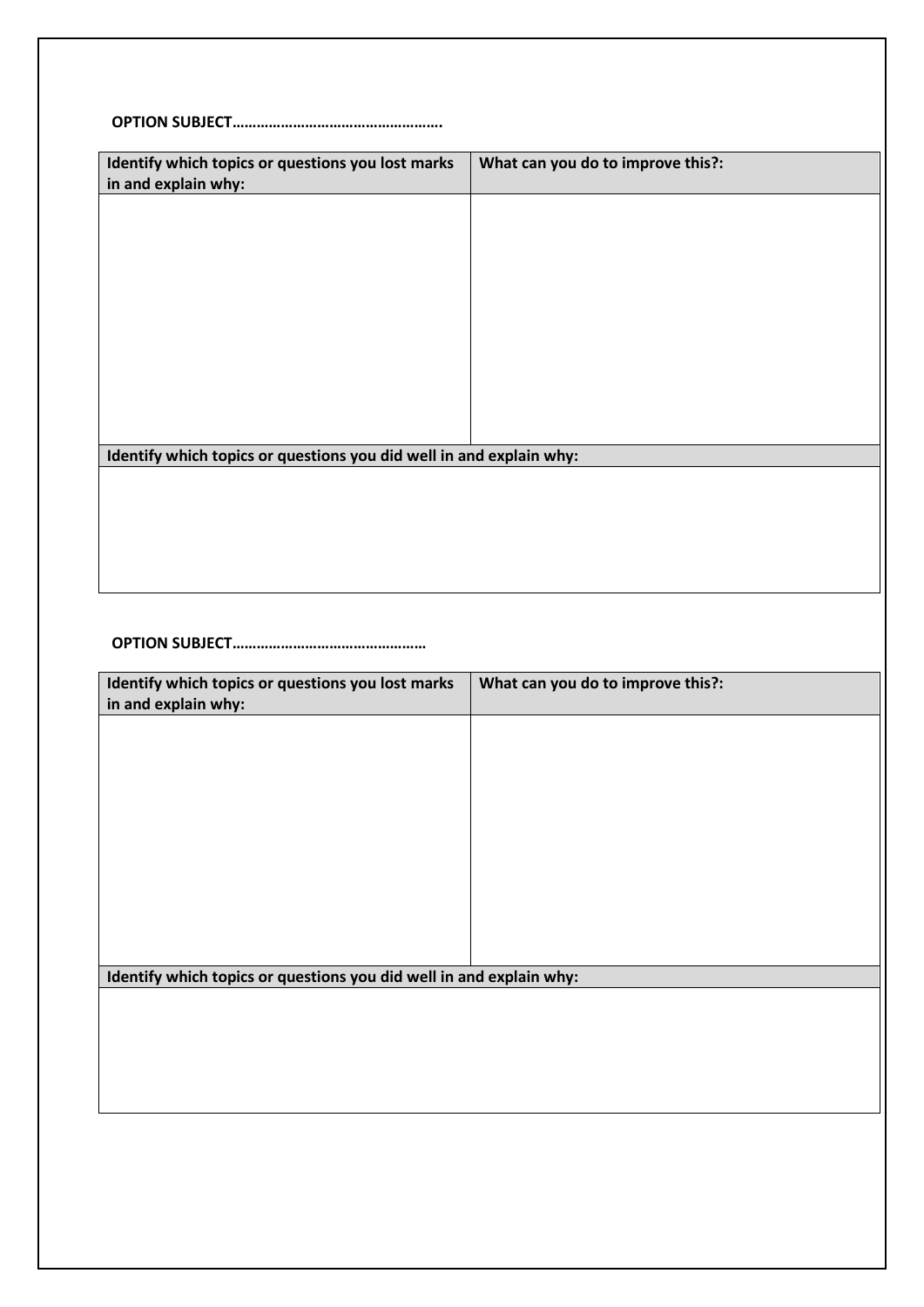# *REVIEW YOUR EXAM PREPARATION: Following the December Exams, would you be confident if you applied this same standard of exam preparation to the Final Exams?*

## **Answer yes or no to these questions:**

- 1. Did you plan a revision timetable? Y/N
- 2. Did you access the practice papers for all the appropriate subjects? Y/N
- 3. Are you pleased with the amount of preparation you placed into the exams? Y/N
- 4. Did you know how to answer the different types of questions? Y/N
- 5. Did you focus on some subjects more than others and did that show in your results? Y/N
- 6. Did you cram your revision into the night before? Y/N
- 7. Did you spend more time preparing your revision resources than actively using them? Y/N
- 8. Did you use revision techniques which didn't help you? Y/N
- 9. Were you unsure what to revise? Y/N
- 10. Did you spend more time worrying about the actual revision than actually doing it? Y/N
- 11. Did you 'waste time' revising topics which didn't come up in the exam? Y/N

**If you answered 'No' to questions 1 - 4 and 'yes' to any of the questions from 5 – 11, what could you do differently to improve your revision skills?**

**2 3**

**4**

**1**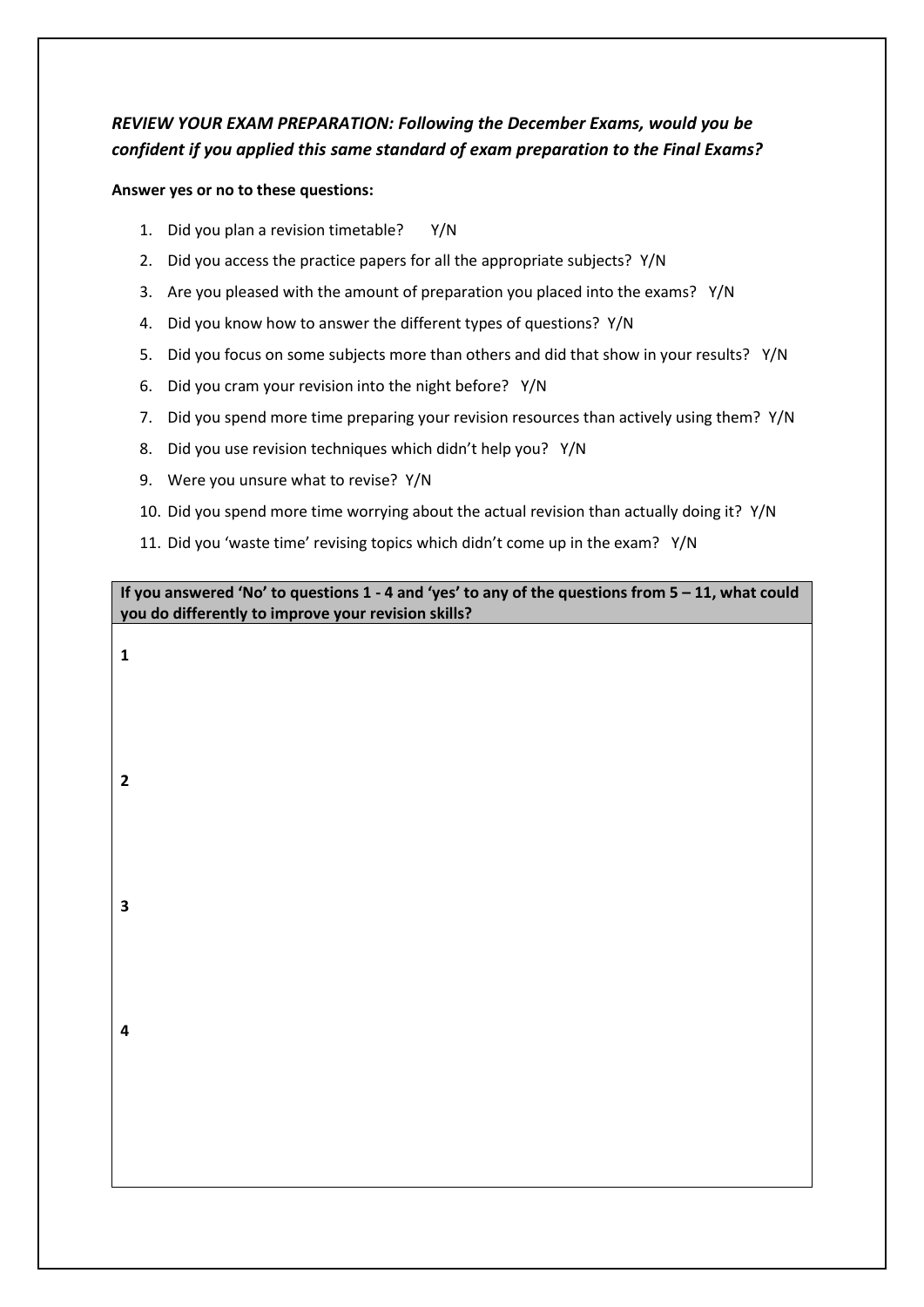# **WHAT YOU NOW KNOW FROM REVIEWING YOUR EXAM PERFORMANCE:**

- *1.* **What you know –** *knowledge*
- *2.* **What you can do –** *skills*
- **3. What you don't yet know –** *knowledge*
- *4.* **What you can't do yet -** *skills*

# **KNOWLEDGE AND ACTIVITIES:** *Understanding and Summarising*

*Making sense of information and transferring into different formats:*

- Don't fully understand a topic? There will be a taught lesson on it on Youtube
- Mindmaps
- Flashcards
- Summary notes
- Post-it note display
- Active Reading e.g. read a question first then extract/identify the relevant info only

# **SKILLS ACTIVITIES:** *Testing*

- Practise planning questions
- Practise parts of the question
- Use practice papers
- Design your own questions and marking criteria
- Mark and feedback for a friend be the examiner
- **•** Practise writing questions under timed conditions this is essential
- Speaking aloud:
	- Hearing yourself aloud doubles the impact
	- Prepare a perfect answer and record yourself. Play this back at a different time

## **NOW YOU ARE READY TO PLAN YOUR REVISION FOR THE REST OF THE TERM…………**

- Plan your subjects across the week and cite the specific *topics* you need to revise e.g. French: revise verb endings
- Revise no more than two subjects each weekday and make sure you take regular breaks
- Use a variety of revision techniques e.g. mindmaps, study cards, post-it notes, highlighters etc. – simply reading your notes is not the most effective way to revise
- Make sure you have revision materials for all of your subjects *if not, or you are not sure, please ask your teacher!*